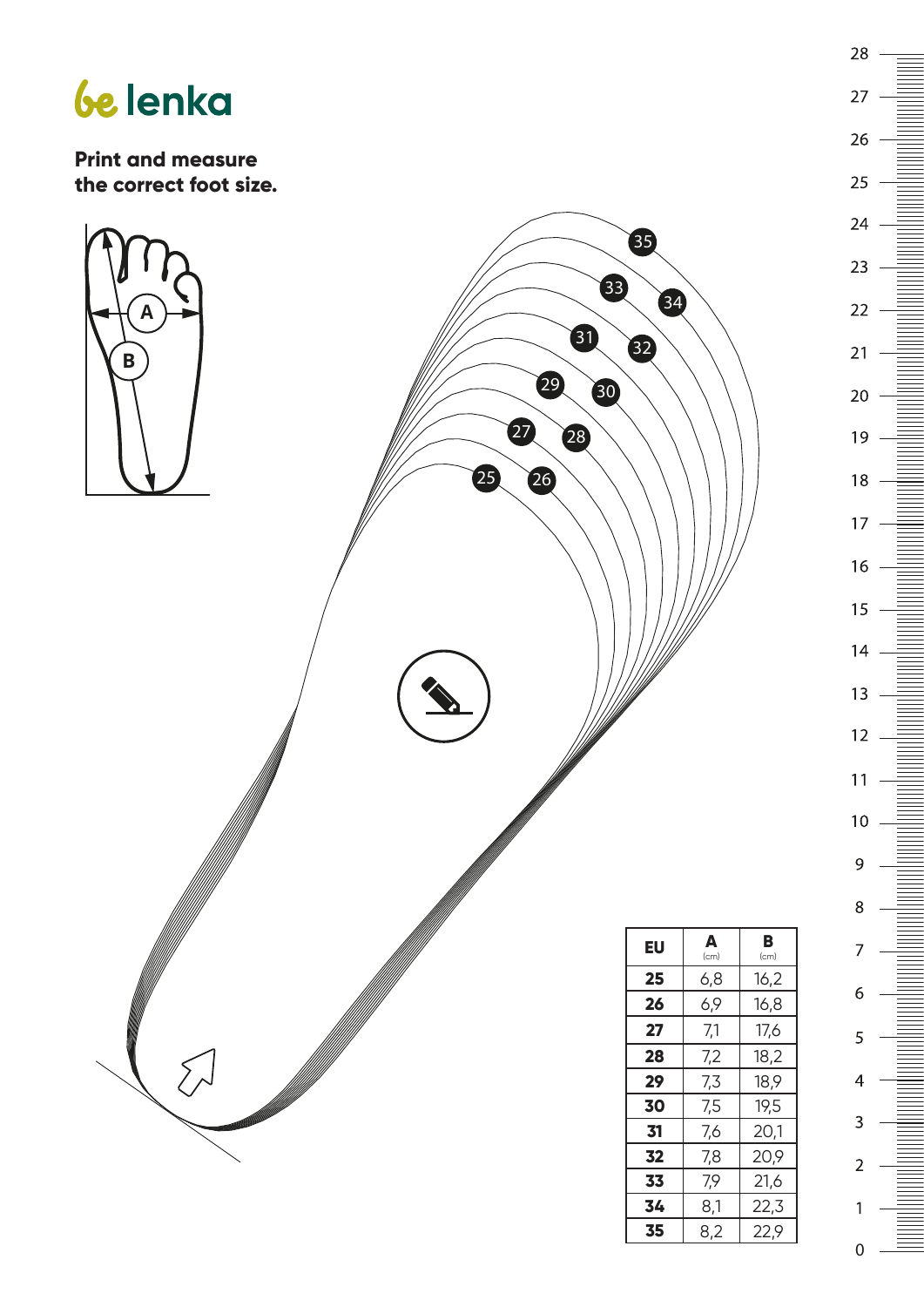## *be* lenka

**Print and measure the correct foot size.**



| ΕU | Δ<br>(cm) | в<br>(cm) |
|----|-----------|-----------|
| 25 | 6,8       | 16,2      |
| 26 | 6,9       | 16,8      |
| 27 | 7,1       | 17,6      |
| 28 | 7,2       | 18,2      |
| 29 | 7,3       | 18,9      |
| 30 | 7,5       | 19,5      |
| 31 | 7.6       | 20,1      |
| 32 | 7,8       | 20,9      |
| 33 | 7,9       | 21,6      |
| 34 | 8,1       | 22,3      |
| 35 | 8,2       | 22,9      |

0

 $\mathbf{1}$ 

 $28 -$ 

 $27<sup>2</sup>$ 

26

 $25\overline{)}$ 

 $24$ 

 $23$ 

 $22$ 

 $21 -$ 

 $20<sub>2</sub>$ 

 $19$ .

 $18 -$ 

 $17.$ 

 $16 -$ 

 $15$ 

 $14$ 

 $13 -$ 

 $12<sup>1</sup>$ 

 $11$ 

 $10<sup>1</sup>$ 

 $\overline{9}$ 

8

 $\overline{7}$ 

6

5

 $\overline{4}$ 

3

 $\overline{2}$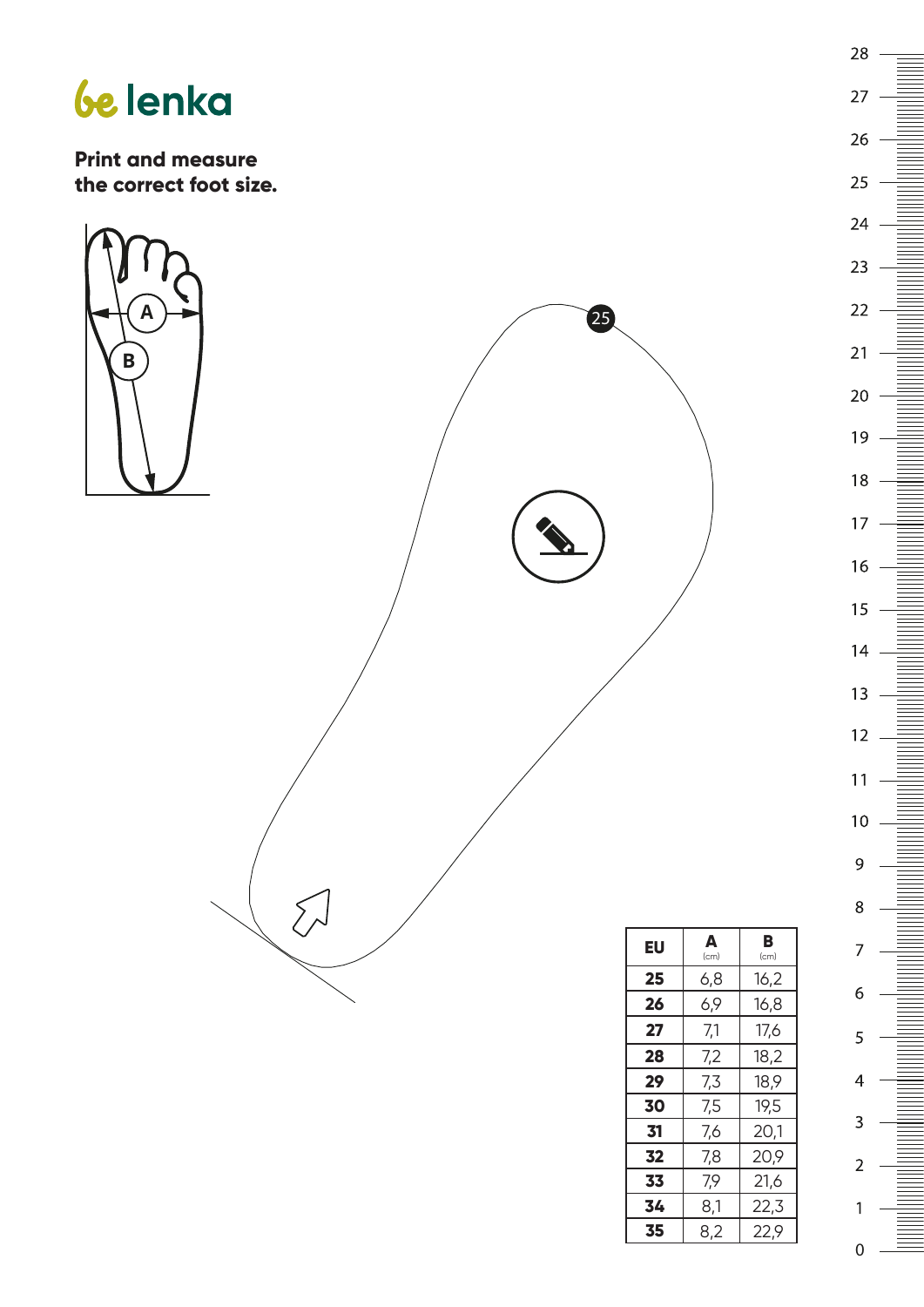





| 8,2 | 22,9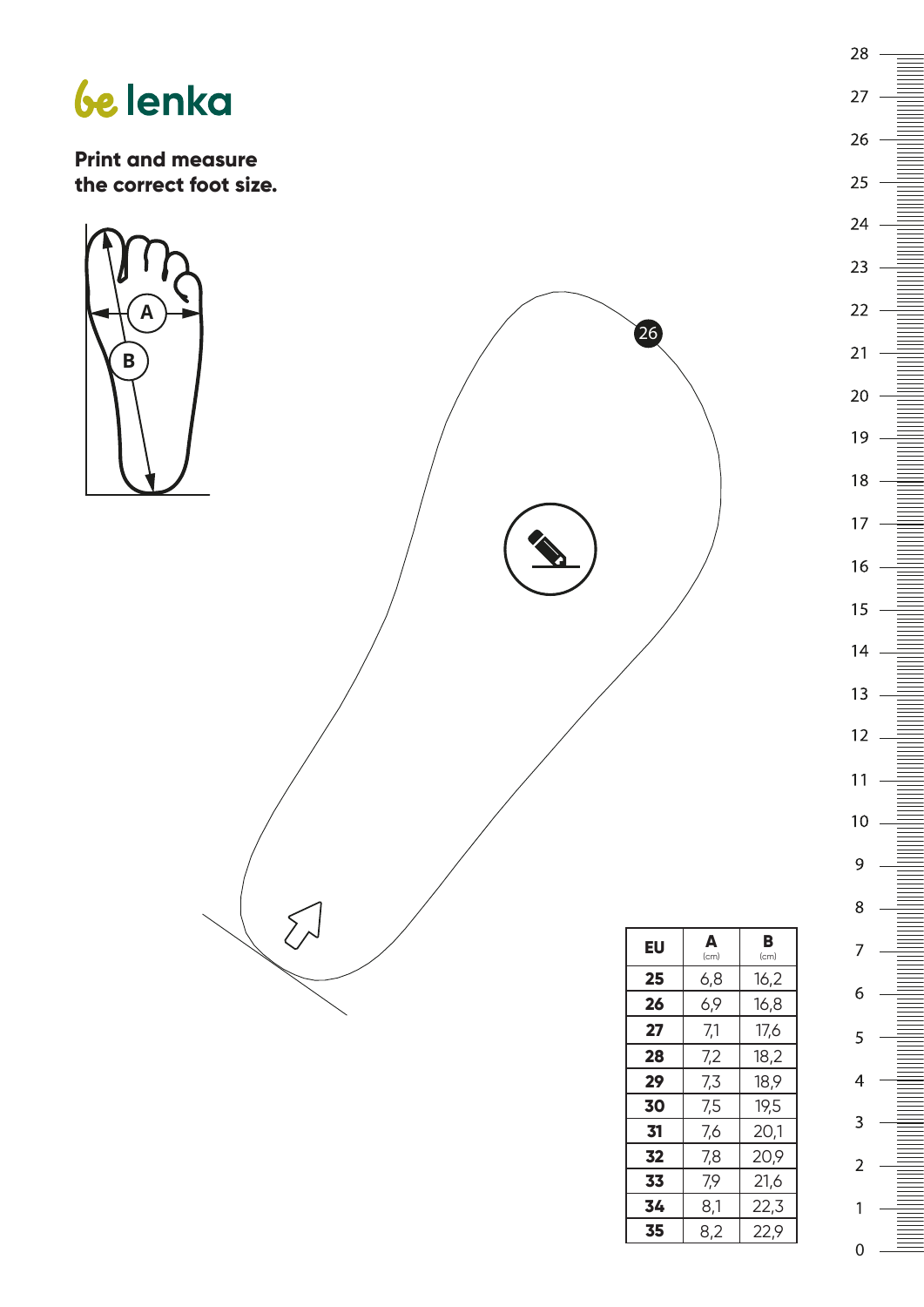



27  $26$ 25  $24 23$  $22$  $21 20<sub>2</sub>$  $19$ .  $18 17 16 15<sub>15</sub>$  $14$  $13<sup>7</sup>$  $12<sub>2</sub>$  $11$  $10<sub>1</sub>$ 9  $\,8\,$  $\overline{7}$ 6 5  $\overline{4}$ 3  $\overline{2}$  $\mathbf{1}$ 0

28

**35** | 8,2 | 22,9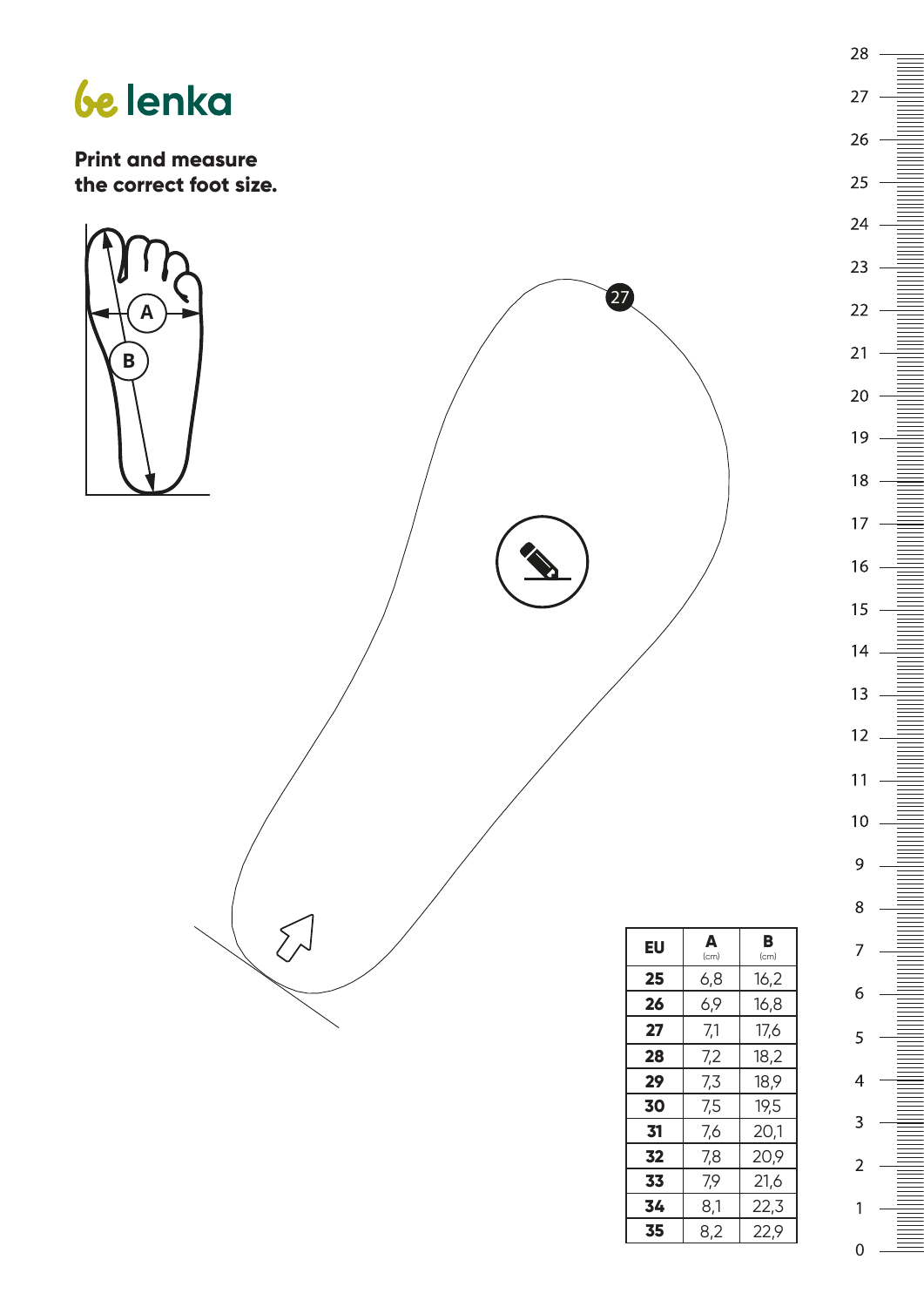



27  $26$ 25  $24 23$  $22 21 20<sub>2</sub>$  $19$ .  $18 17 16 15<sub>15</sub>$  $14$  $13<sup>7</sup>$  $12<sub>2</sub>$  $11$  $10<sup>°</sup>$ 9  $\,8\,$  $\overline{7}$ 6 5  $\overline{4}$ 3  $\overline{2}$ 1 0

28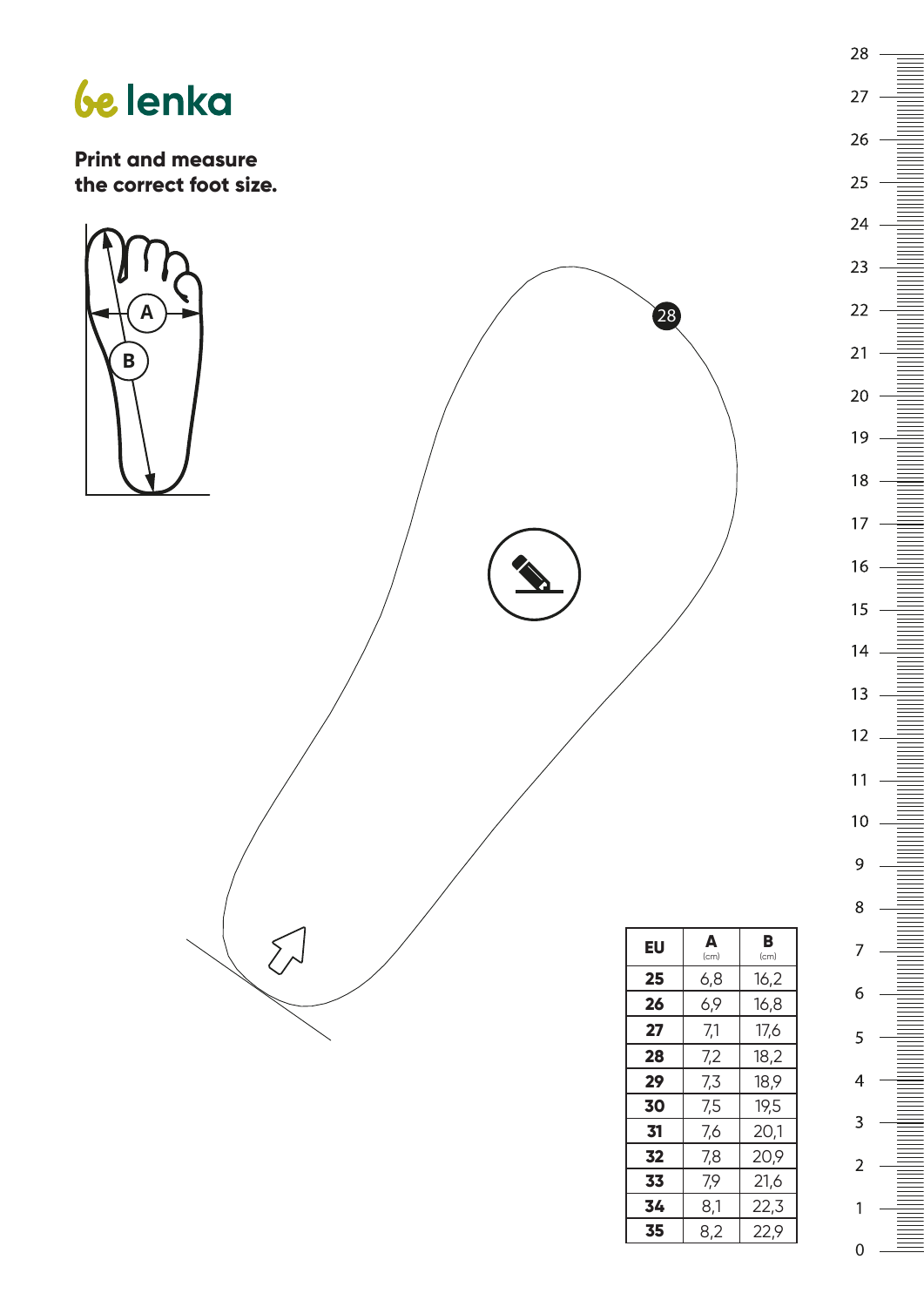



| 16             |  |
|----------------|--|
|                |  |
|                |  |
|                |  |
| 15             |  |
|                |  |
|                |  |
|                |  |
| 14             |  |
|                |  |
|                |  |
| 13<br>12       |  |
|                |  |
|                |  |
|                |  |
|                |  |
|                |  |
|                |  |
|                |  |
|                |  |
| 11             |  |
|                |  |
|                |  |
|                |  |
| 10             |  |
|                |  |
|                |  |
|                |  |
| 9              |  |
|                |  |
|                |  |
|                |  |
| 8              |  |
|                |  |
|                |  |
|                |  |
|                |  |
| 7              |  |
|                |  |
|                |  |
|                |  |
| 6              |  |
|                |  |
|                |  |
|                |  |
| 5              |  |
|                |  |
|                |  |
|                |  |
| 4              |  |
|                |  |
|                |  |
|                |  |
| 3              |  |
|                |  |
|                |  |
|                |  |
| $\overline{2}$ |  |
|                |  |
|                |  |
|                |  |
|                |  |
| 1              |  |
|                |  |
|                |  |
|                |  |
| $\overline{0}$ |  |
|                |  |

 $28 -$ 

 $22 -$ 

.

| 8,2 | 22,9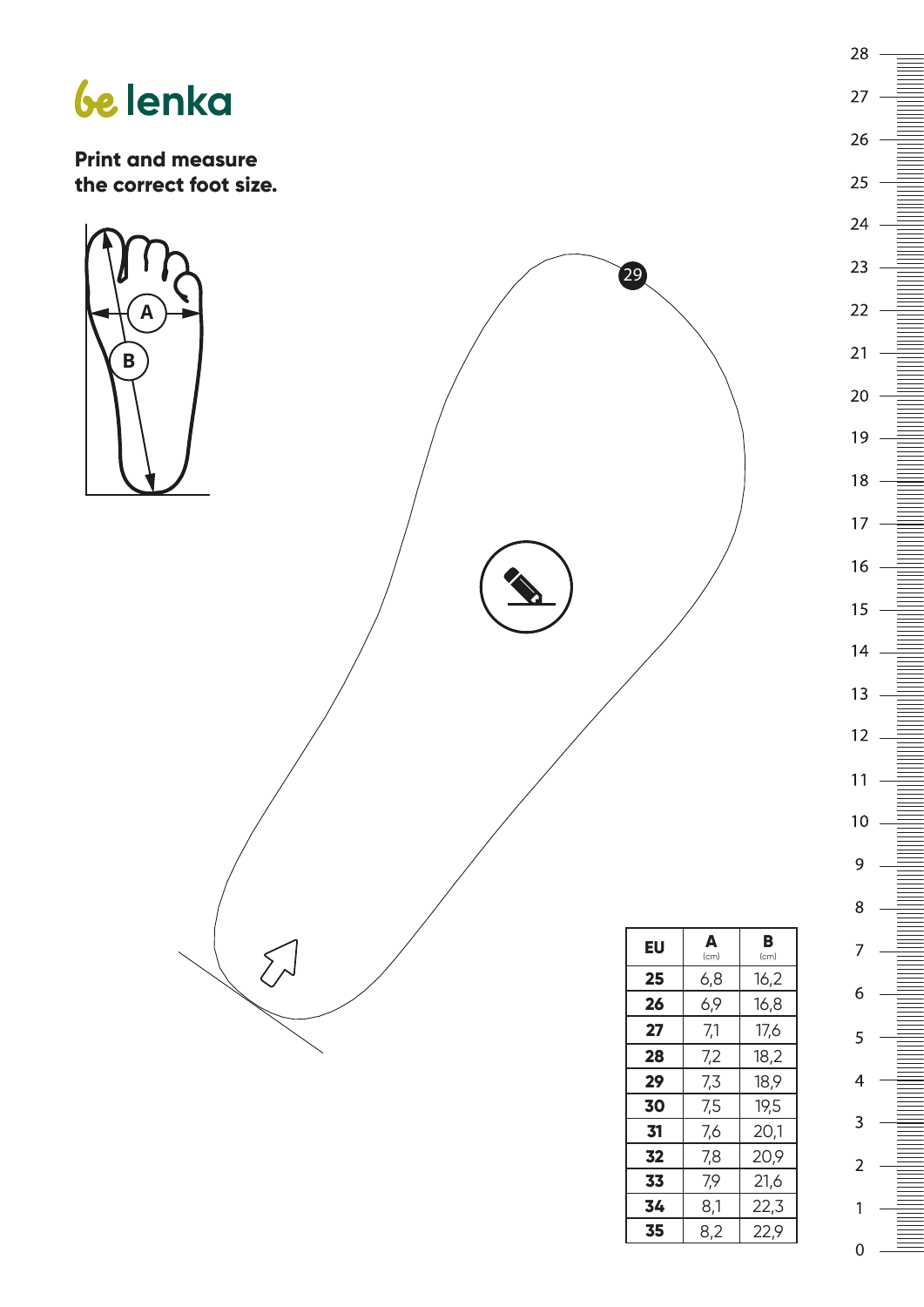



0

1

28

27

26

25

 $24 -$ 

 $23$ 

 $22$ 

 $21 -$ 

 $20<sub>2</sub>$ 

 $19$ .

 $18 -$ 

 $17 -$ 

 $16 -$ 

 $15<sub>1</sub>$ 

 $14$ 

 $13 -$ 

 $12<sub>1</sub>$ 

 $11$ 

 $10<sup>°</sup>$ 

9

 $\,8\,$ 

 $\overline{7}$ 

6

5

 $\overline{4}$ 

 $\overline{3}$ 

 $\overline{2}$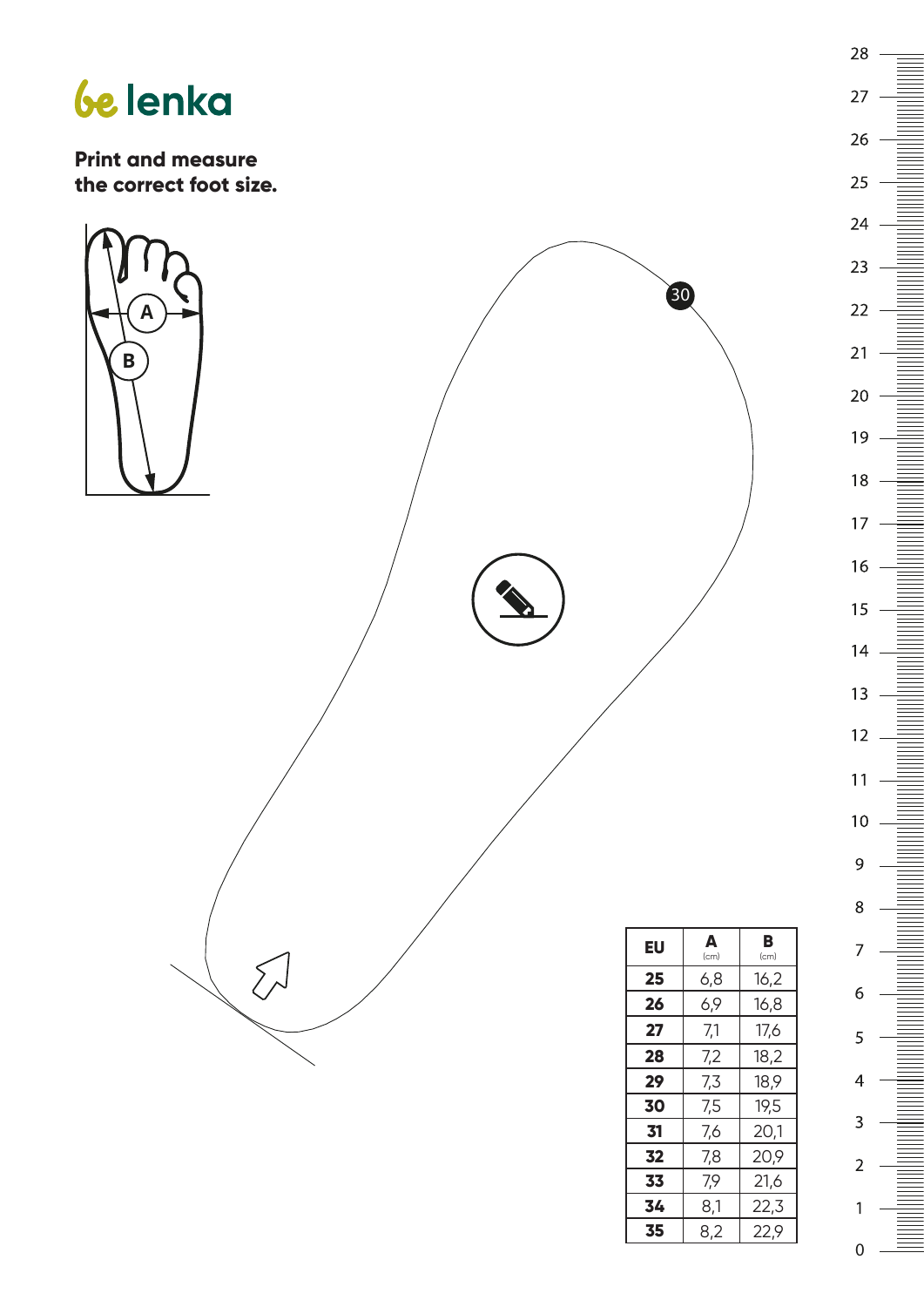

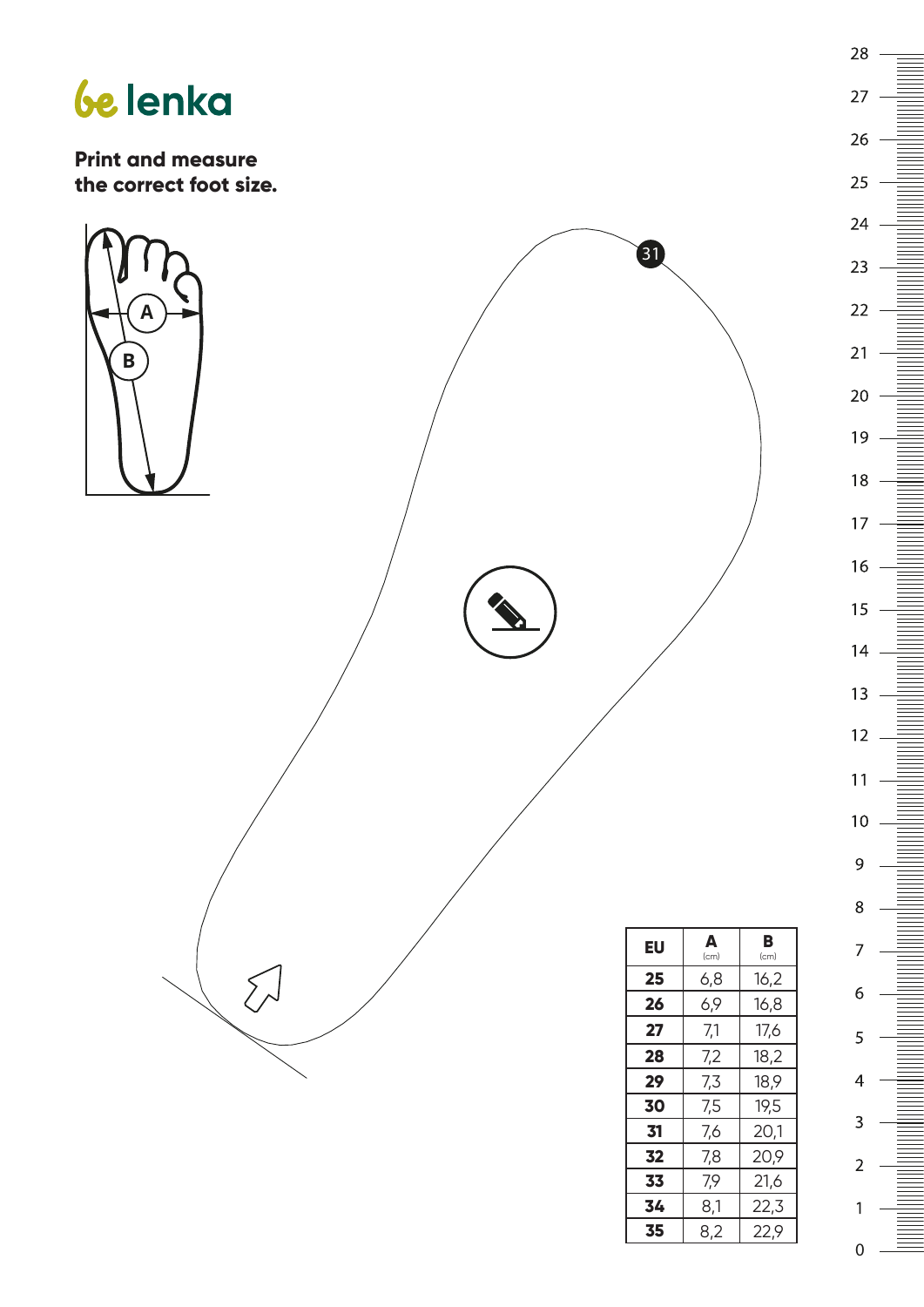



 $28 -$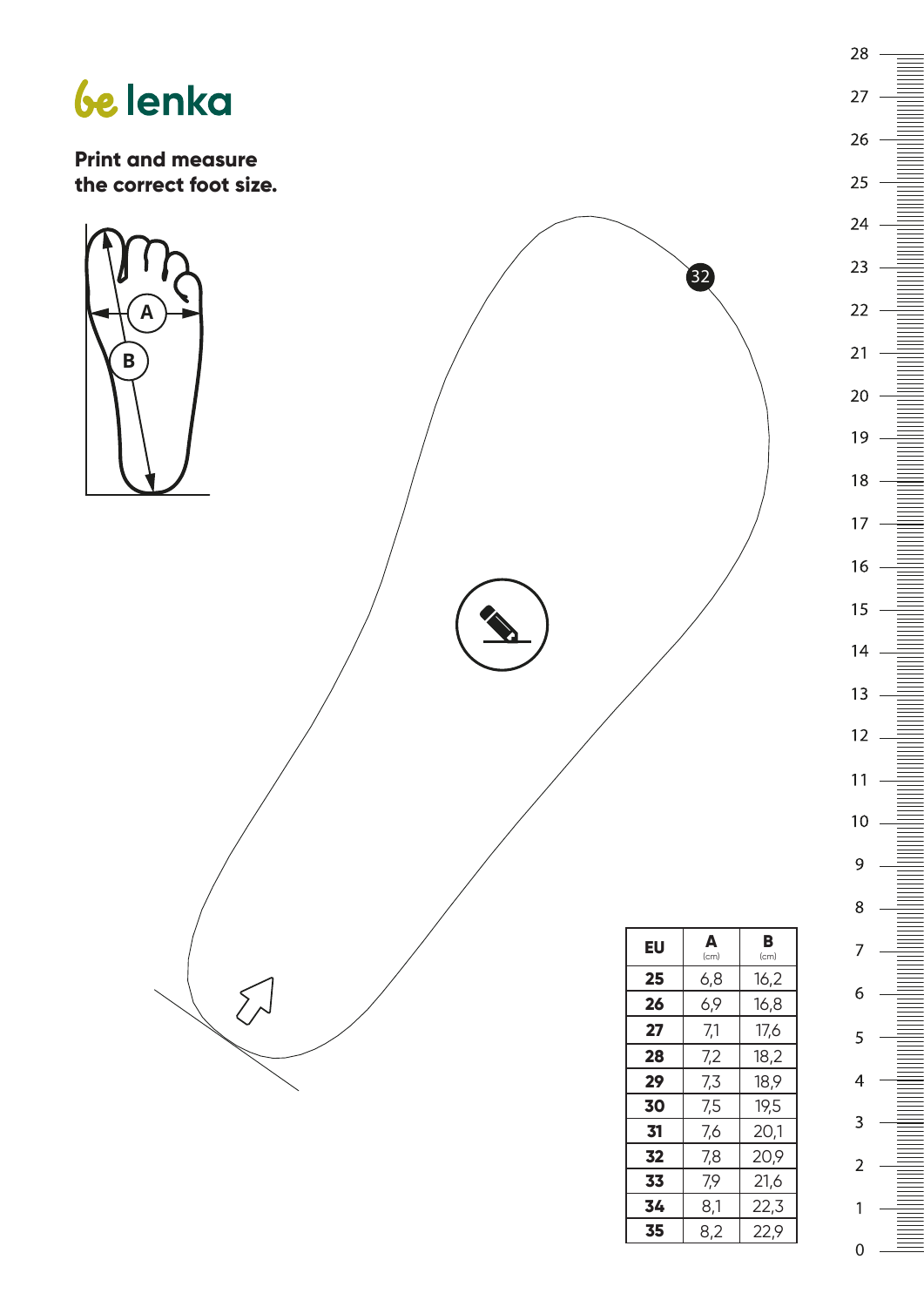



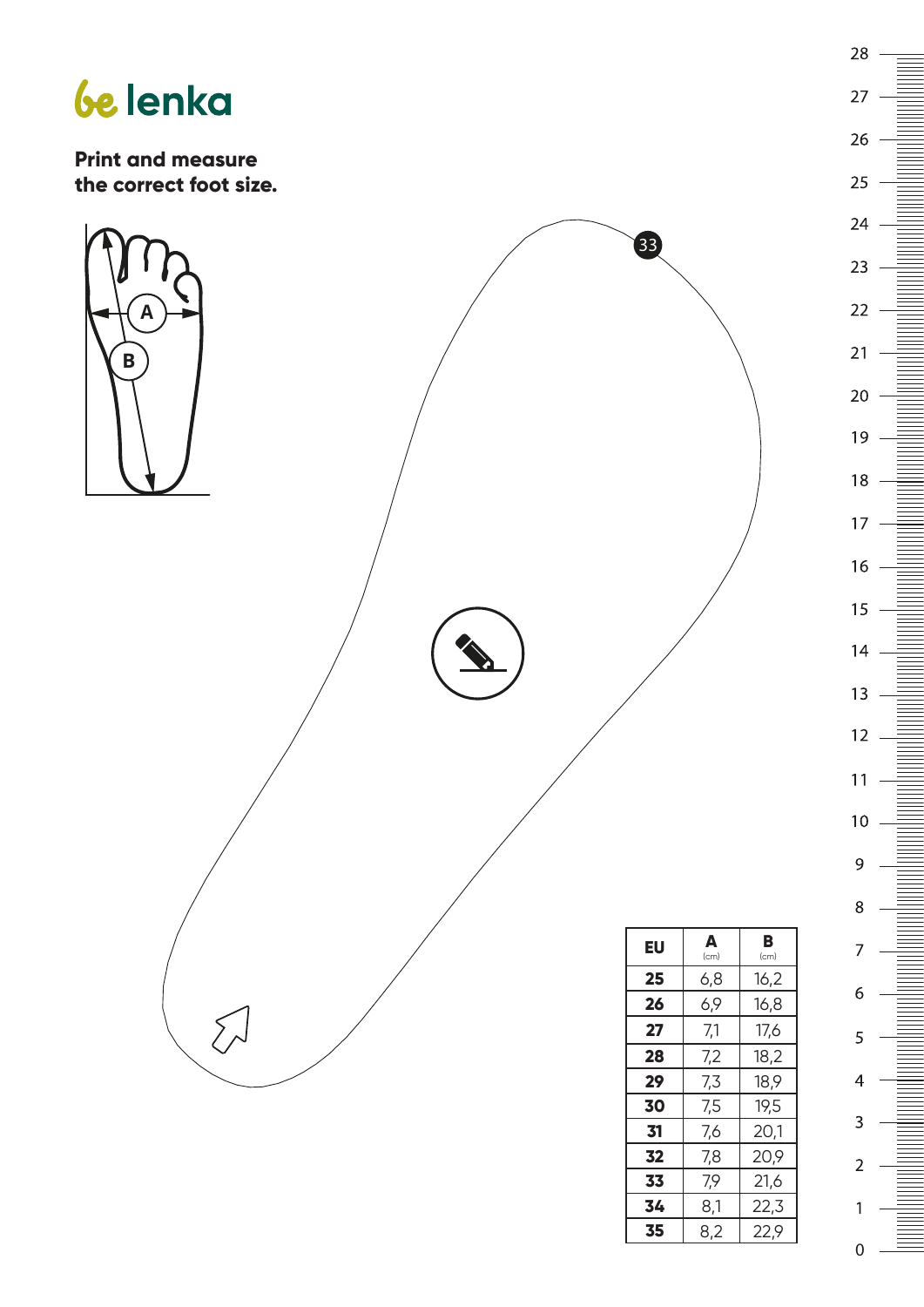